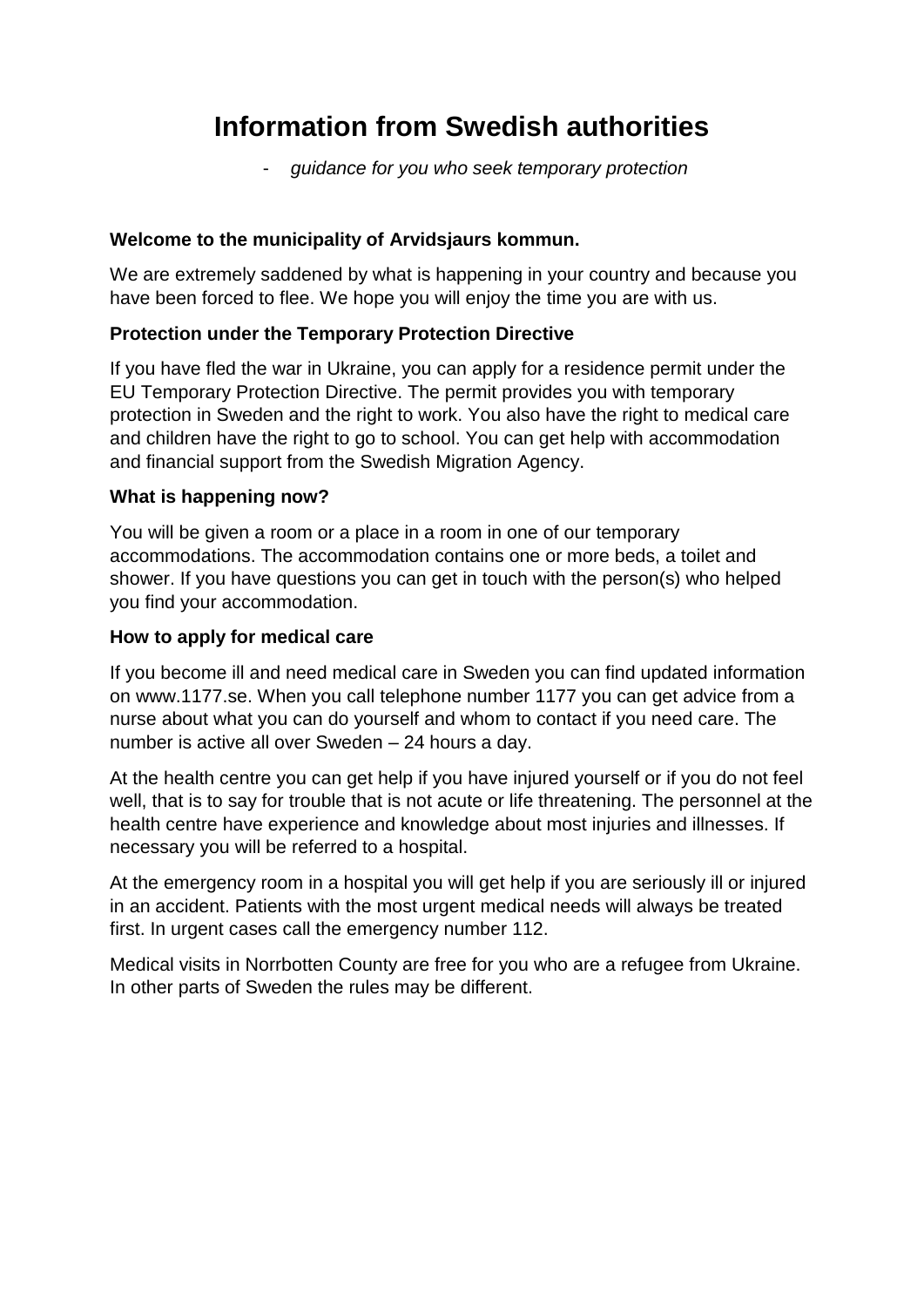# **Get vaccinated against covid-19**

Everyone in Sweden aged 12 and over can be vaccinated against covid-19. You do not need to be a Swedish citizen to be vaccinated. Vaccination against covid-19 is voluntary and free.

Vaccination is the best way to reduce the risk of serious illness and the spread of covid-19. If you are not vaccinated you need to keep your distance to others and avoid congestion and crowds indoors. Even when you have been vaccinated it is important to stay home if you are ill.

On www.1177.se you will find information about where you can be vaccinated against covid-19.

# **School**

Children aged up to 18 have the right to go to preschool and school. Contact the municipality where you are living to get help and information about your situation.

# **For you who have pet animals**

When you as an animal owner come to the border with your pet you must report it to the Customs personnel. If the animals do not meet the regulations to come into Sweden, the Customs personnel contact The Swedish Board of Agriculture. They will then ask for the animal's documentation, if there is any, and ask questions about the animal so that they can make the necessary assessments.

If your pet has not been checked by Customs personnel at the border, the animal must as soon as possible be taken to a veterinarian. Depending on the situation, different measures may be necessary. It can be a question of giving the animal ID markings, or taking a blood sample to check for rabies antibodies or to have the pet put in temporary isolation until it is judged safe for you to fetch your pet again. The Swedish Board of Agriculture pays the costs of going to the veterinarian.

Responsible authority: The Swedish Board of Agriculture.